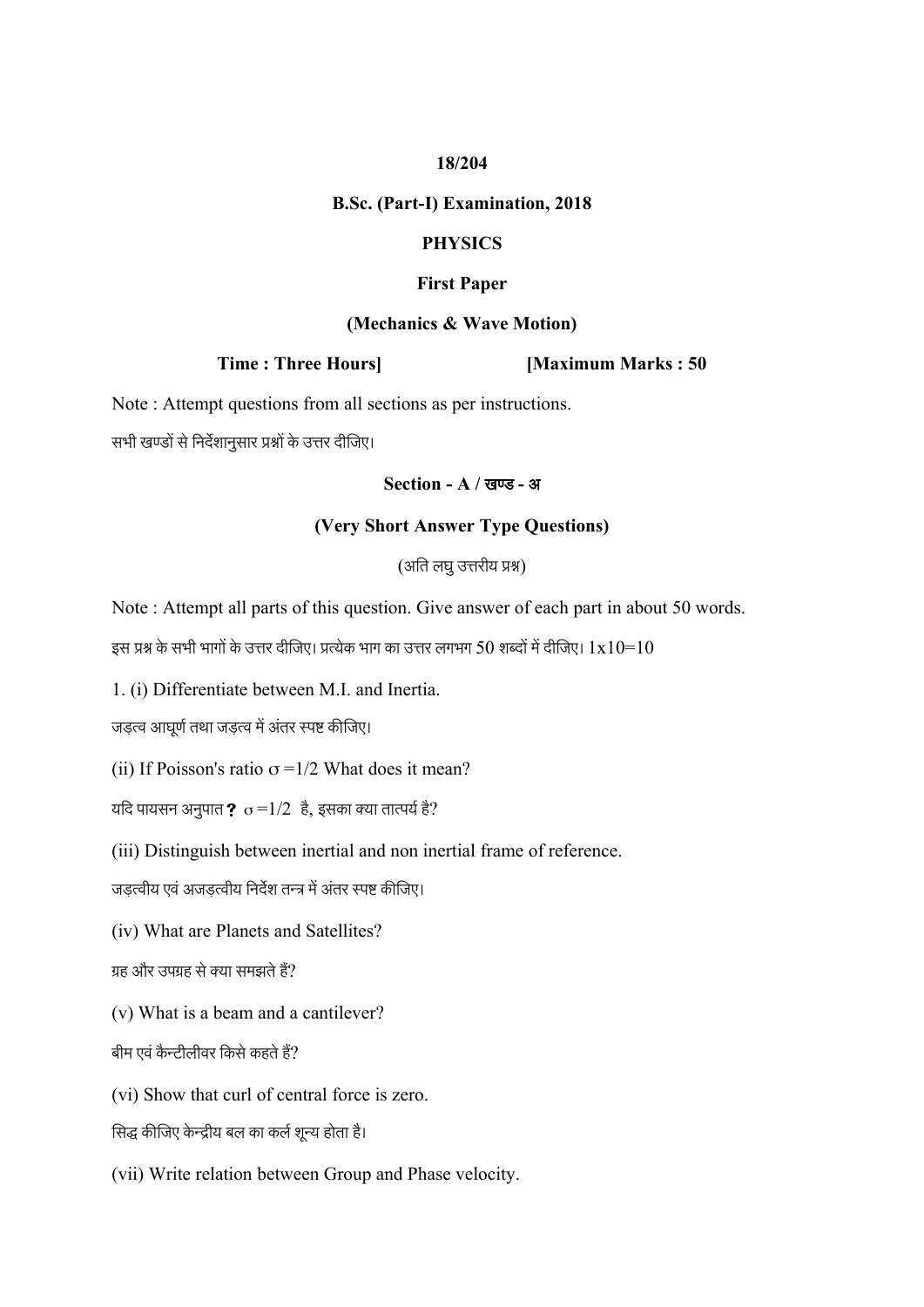समूह वेग तथा कला वेग में सम्बन्ध लिखिए।

(viii) What are Stationary waves?

अप्रगामी तरंगें क्या हैं?

(ix) What do you mean by Quality factor of a damped harmonic oscillator?

अवमन्दित आवर्ती दोलक के विशेषता गुणांक से क्या समझते हैं?

(x) Define Work Energy Theorem.

कार्य ऊर्जा प्रमेय परिभाषित कीजिए।

**Section - B /** खण्ड **-** ब

## **(Short Answer Type Questions)**

## **(**लघुउत्तरीय प्रश्न**)**

Note : Attempt all questions. Give answer of each question in about 200 words.  $5x5=25$ सभी प्रश्नों के उत्तर र्देीजिए। प्रत्येक प्रश्न का उत्तर लगभग 200 शब्र्देों मेंर्देीजिए।

2. Define radius of Gyration. Two spheres of same mass, same radius and same external

appearances but one is solid and other is hollow are allowed to roll down simultaneously

on a smooth inclined plane. Which one will reach the bottom first and why?

परिभ्रमण त्रिज्या से क्या समझते हैं? समान मात्रा, समान त्रिज्या तथा समान बाह्य आकृति के दो गोले जिनमें एक ठोस तथा दूसरा खोखला है? एक समान ऊँचाई से वक्र समतल तल पर एक साथ लुढ़काए जाते हैं कौन सा गोला तली पर पहले पहुँचेगा तथा क्यों?

OR / अथवा

What are Nodes and Antinodes in a stationary wave?

अपगामी तरंग में विस्पन्द तथा प्रस्पंद क्या होते हैं?

3. State and explain law of conservation of Angular momentum

कोणीय संवेग के नियम क्या है? किसी उदाहरण से समझाइए।

OR / अथवा

State and explain theorem of perpendicular axis for a plane laminar body,

किसी समतल पटल के लिए उर्ध्वाधर अक्षों का सिद्धांत लिखिए तथा समझाइए।

4. At what displacement the Potential energy and Kinetic energy are equal for harmonic oscillator?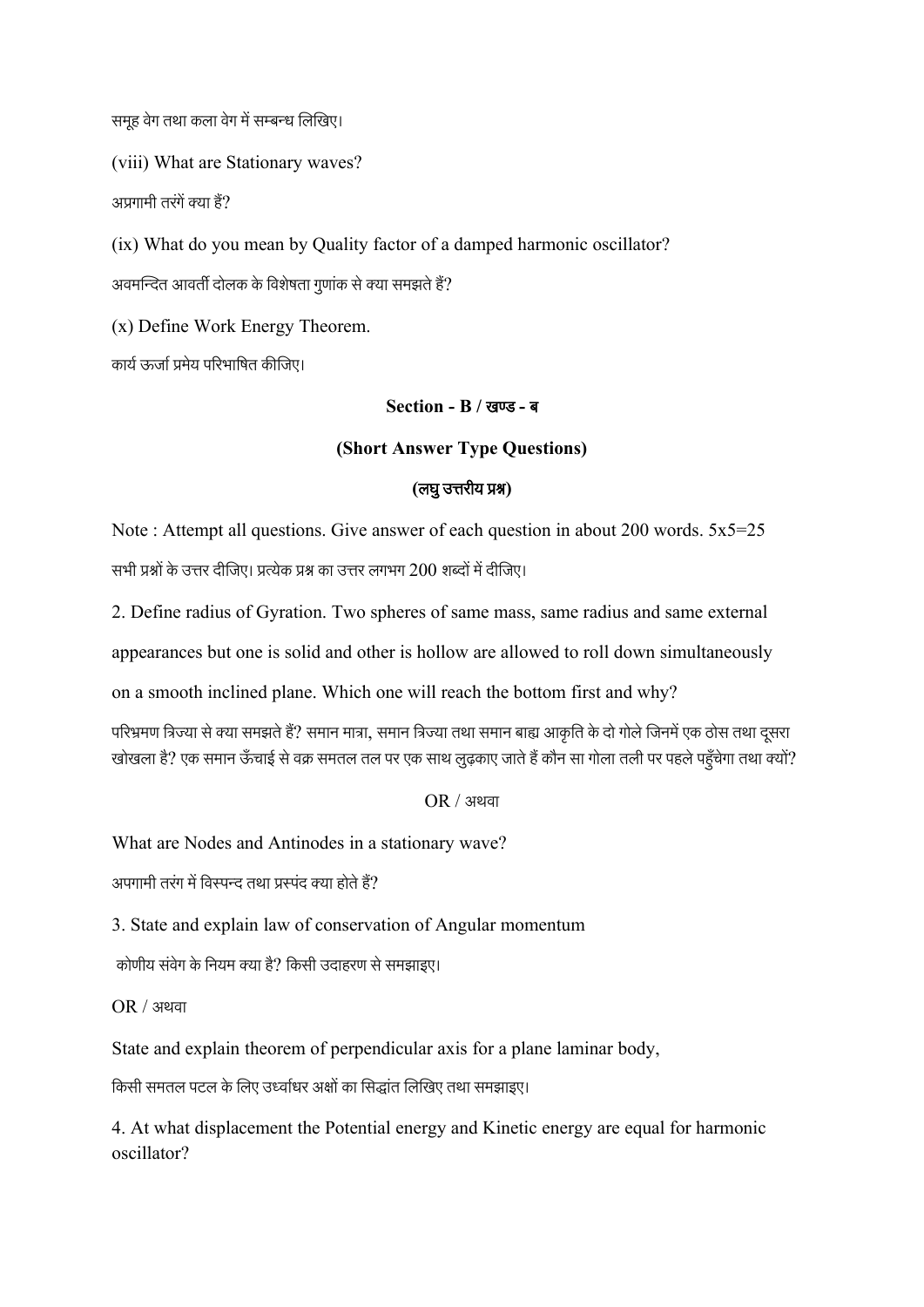सरल आवर्ती दोलक के किस विस्थापन पर स्थितिज ऊर्जा एवं गतिज ऊर्जा बराबर होती है?

## OR / अथवा

Show that a two body problem can be reduced to one body problem under central force and hence obtain reduced mass.

दिखाइए कि केन्द्रीय बलों के अंतर्गत दो विमीय समस्याओं को एक विमीय में घटाया जा सकता है एवं समानीत द्रव्यमान प्राप्त कीजिए।

5. Show that acceleration of a body rolling down on an inclined smooth plane is independent of mass of body.

प्रदर्शित काजिए कि किसा शुके हुए चिकन तल पर लुढ़कन वाला वस्तु का त्वरण उसके द्रव्यमान पर निभर नहां करता।

OR / अथवा

State and prove theorem of Parallel axis. समानान्तर

अक्षों की प्रमेय लिखिए तथा सिद्ध कीजिए।

6. Derive relation between conservative force F and Potential Energy U.

संरक्षी बल F तथा स्थितिक ऊर्जा U के मध्य संबंध स्थापित कीजिए।

OR / अथवा

What do you mean by Angle of Twist  $\theta$  and Angle of Shear  $\varphi$ ? On what factors do they

depend?

वे ऐंठन कोण  $\theta$  से क्या तात्पर्य है? तथा विरूपक कोण  $\pmb{\mathfrak{p}}$  किन वस्तुओं पर निर्भर करते हैं?

## **Section-C /** खण्ड **-** स

# **(Long Answer Type Questions)**

## **(**र्देीघ+उत्तरीय प्रश्न**)**

Note : Attempt any two questions. Give answer of each question in about 500 words.

निकन्हीं र्देो प्रश्नों के उत्तर र्देीजिए। प्रत्येक प्रश्न का उत्तर लगभग 500 शब्र्देों मेंर्देीजिए।

7. Explain Young's Modulus Y, Bulk Modulus K and Modulus of rigidity and establish a relation between them.

यंग प्रत्यास्थता गुणांक  $\rm Y$ , आयतन प्रत्यास्थता गुणांक  $\rm K$  तथा दृढ़ता गुणांक  $\rm n$  को समझाइए, उनमें आपस में संबंध स्थापित कीजिए।

8. Enumerate the characteristic of simple harmonic motion. Write differential equation of S.H.M. and solve it.

सरल आवर्त गति के लक्षणों को लिखिए तथा उसका अवकल समीकरण भी लिखिए और उसे हल कीजिए।